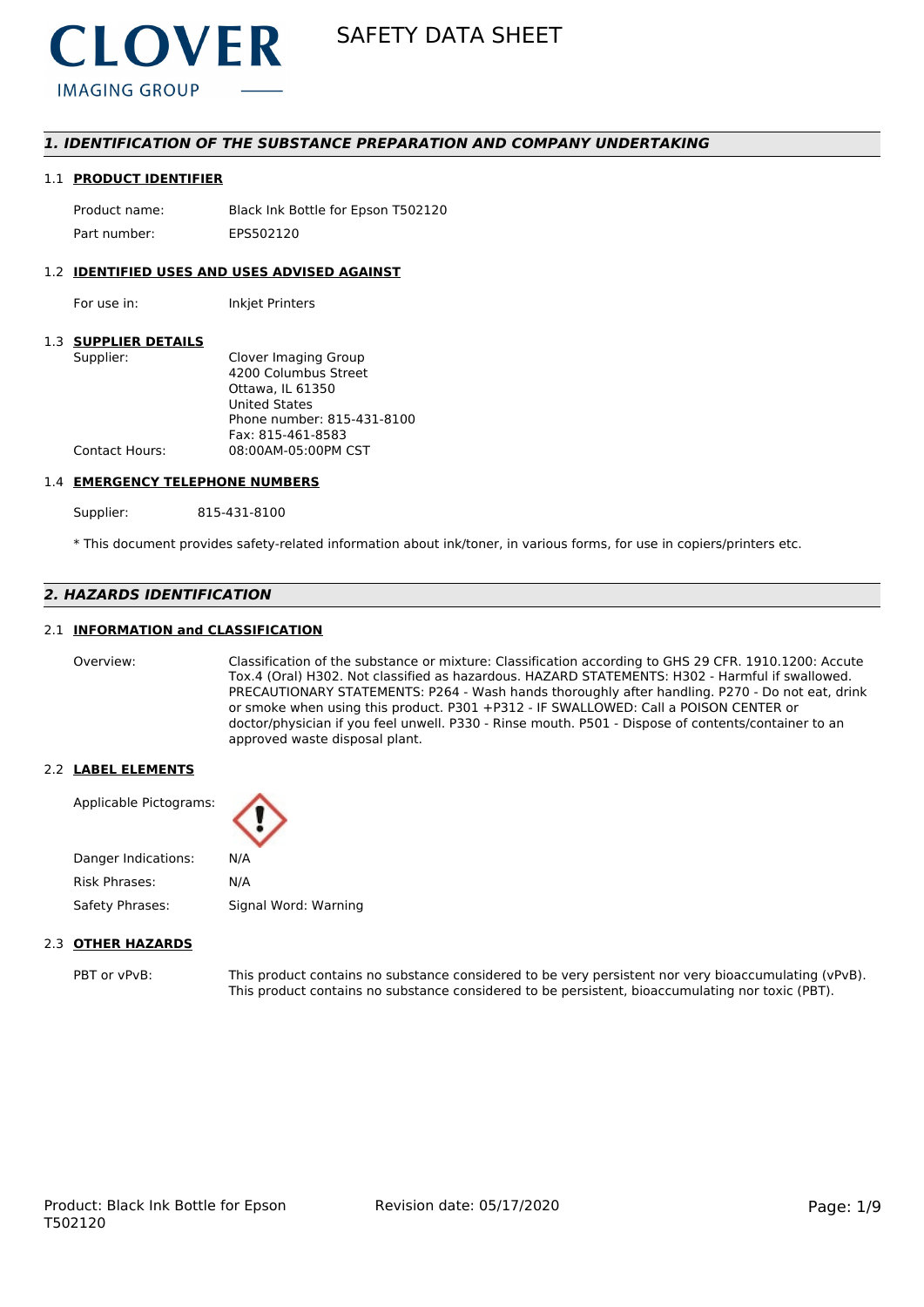

# *3. COMPOSITION / INFORMATION ON INGREDIENTS*

| Ingredients             | <b>CAS number</b> | Weight % | <b>OSHA</b><br><b>PEL</b> | <b>ACGIH</b><br><b>TLV</b> | Other                                   |
|-------------------------|-------------------|----------|---------------------------|----------------------------|-----------------------------------------|
| Glycerol                | 56-81-5           | $1-25$   | $20$ mg/m $3$             |                            | 10mg/m3 EC No. 200-289-5 NIOSH 15 mg/m3 |
| Diethylene Glycol       | 111-46-6          | $1-20$   |                           | 10 <sub>mg</sub> /m3       | EC No. 203-872-2. Classification        |
|                         |                   |          |                           |                            | (67/548/EEC): Xn; R22.                  |
|                         |                   |          |                           |                            | Classification GHS (Rev 5): Acute       |
|                         |                   |          |                           |                            | Tox.4 (H302).                           |
| <b>Proprietary Dyes</b> | Trade Secret      | 1-5      |                           |                            |                                         |

The Full Text for all R-Phrases are Displayed in Section 16 **COMPOSITION COMMENTS**

The Data Shown is in accordance with the latest Directives.

This section provides composition information for the specified substance/mixture.

## *4. FIRST-AID MEASURES*

#### 4.1 **FIRST AID MEASURES**

#### 4.1.1 **FIRST AID INSTRUCTIONS BY RELEVANT ROUTES OF EXPOSURE**

| Inhalation:   | If inhaled move to fresh air. Respiratory irritation may occur, if symptoms develop seek medical<br>attention. If not breathing, give artificial respiration preferably mouth to mouth.                                                           |
|---------------|---------------------------------------------------------------------------------------------------------------------------------------------------------------------------------------------------------------------------------------------------|
| Eye contact:  | Do not rub eyes. In case of contact, immediately flush eyes with plenty of water for at least 15<br>minutes. If irritation persists get medical attention.                                                                                        |
| Skin contact: | In case of contact, immediately flush skin with plenty of water while removing contaminated<br>clothes and shoes. Wash clothing before reuse. Get medical attention if symptoms appear.                                                           |
| Ingestion:    | Give two glasses of water and monitor closely. Call a poison control center, emergency room, or<br>physician before trying to nduce vomiting. Never give anything by mouth to an unconscious<br>person. Get medical attention if symptoms appear. |

# 4.1.2 **ADDITIONAL FIRST AID INFORMATION**

Additional first aid information: N/A Immediate Medical Attention Required: Treat symptomatically.

#### 4.2 **SYMPTOMS AND EFFECTS**

Acute Symptoms from Exposure: No known significant effects or critical hazards. Delayed Symptoms from Exposure: No known significant effects or critical hazards.

# 4.3 **IMMEDIATE SPECIAL TREATMENT OR EQUIPMENT REQUIRED**

Treat symptomatically.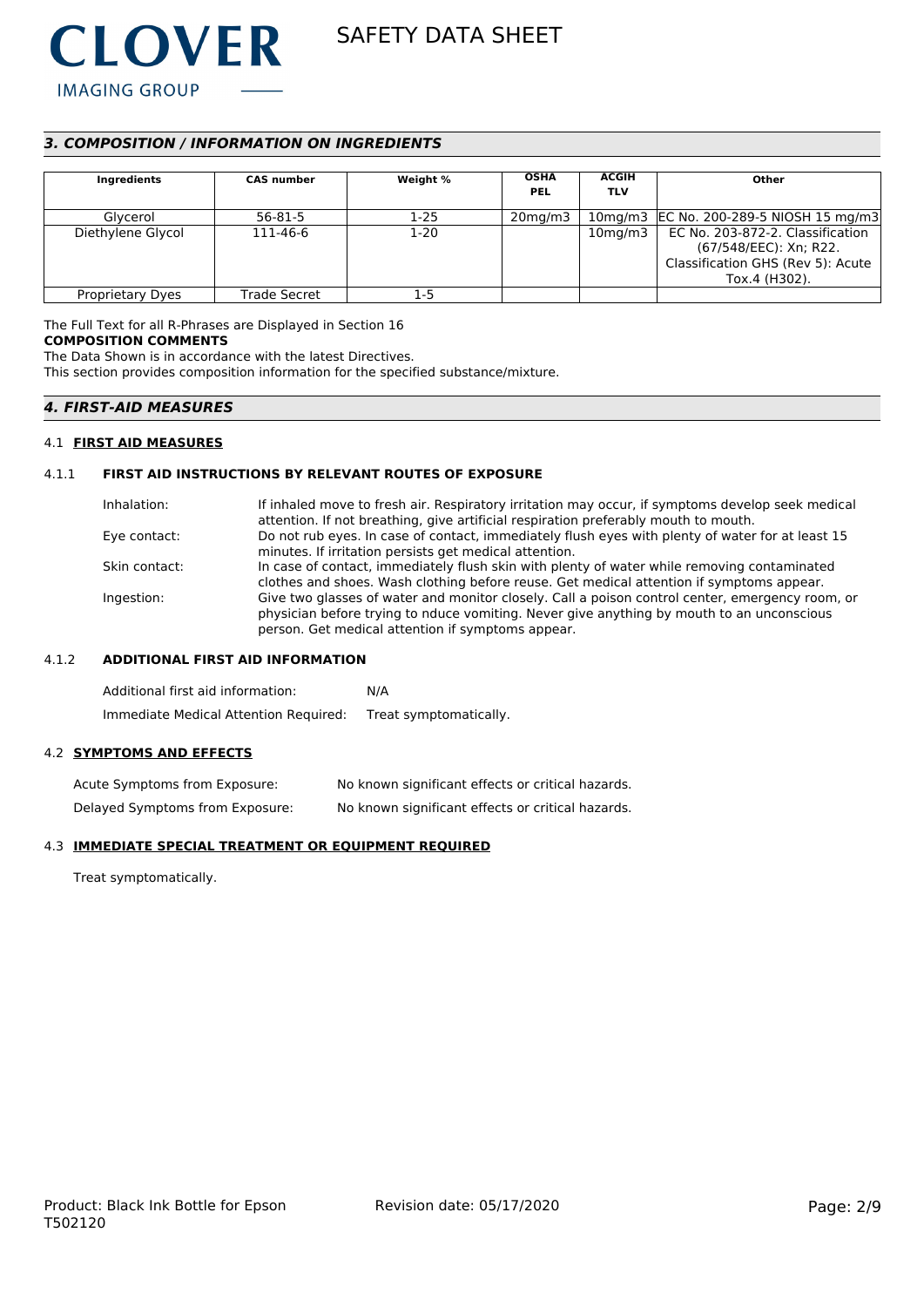# *5. FIRE-FIGHTING MEASURES*

#### 5.1 **EXTINGUISHING MEDIA**

Recommended Extinguishing Media: Alcohol-resistant foam, dry chemical, carbon dioxide(CO2), water spray. Extinguishing Media Not to be Used: N/A

#### 5.2 **SPECIAL HAZARD**

Unusual Fire/Explosion Hazards: N/A Extinguishing Media Not to be Used: N/A

#### 5.3 **ADVICE FOR FIRE FIGHTERS**

Avoid inhalation of smoke. Wear protective clothing and wear self-contained breathing apparatus

#### *6. ACCIDENTAL RELEASE MEASURES*

#### 6.1 **PERSONAL PRECAUTIONS, PROTECTIVE EQUIPMENT AND EMERGENCY PROCEDURES**

### 6.1.1 **PRECAUTIONS FOR NON-EMERGENCY PERSONNEL**

Use personal protective equipment. Gloves and eye/face protection.

### 6.1.2 **ADDITIONAL FIRST AID INFORMATION**

N/A

#### 6.1.3 **PERSONAL PROTECTION**

Wear personal protective equipment as described in Section 8.

# 6.2 **ENVIRONMENTAL PRECAUTIONS**

Regulatory Information: Keep product out of sewers and watercourses.

#### 6.3 **METHODS AND MATERIAL FOR CONTAINMENT AND CLEANUP**

Spill or Leak Cleanup Procedures: Move containers from the spill area. Prevent from entering sewers, water courses, basements, or confined areas. Contain and collect spillage with inert absorbent material (e.g. sand, earth, vermiculite, or diatomaceous earth) and place in container for disposal according to local regulations. Contaminated absorbent material may pose the same hazard as the spilled product.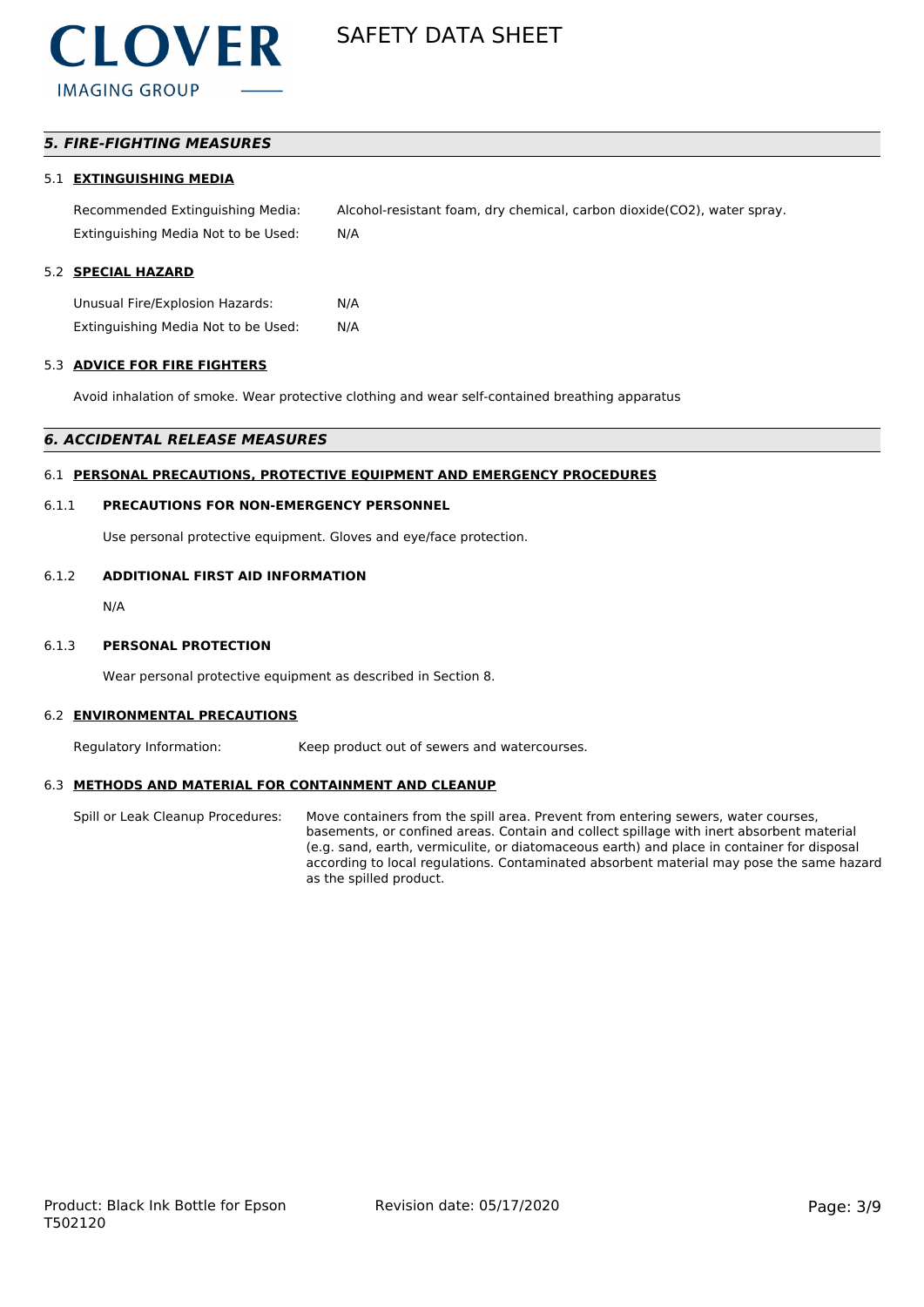# *7. HANDLING AND STORAGE*

#### 7.1 **PRECAUTIONS FOR SAFE HANDLING**

Recommendations for Handling: No special precautions when used as intended. Keep containers closed. If toner, avoid creating dust. Keep away from ignition sources. Advice on General Hygiene: Never eat, drink or smoke in work areas. Practice good personal hygiene after using this material, especially before eating, drinking, smoking, using the restroom, or applying cosmetics.

#### 7.2 **CONDITIONS FOR SAFE STORAGE**

Avoid high temperatures, >100°F/32°C

#### 7.3 **SPECIFIC END USES**

Printing devices

#### *8. EXPOSURE CONTROLS/PERSONAL PROTECTION*

#### 8.1 **CONTROL PARAMETERS**

The best protection is to enclose operations and/or provide local exhaust ventilation at the site of chemical release in order to maintain airborne concentrations of the product below OSHA PELs (See Section 3). Local exhaust ventilation is preferred because it prevents contaminant dispersion into the work area by controlling it at its source.

#### 8.2 **EXPOSURE CONTROLS**

#### **Respiratory protection:**

IMPROPER USE OF RESPIRATORS IS DANGEROUS. Seek professional advice prior to respirator selection and use. Follow OSHA respirator regulations (29 CFR 1910.134 and 1910.137) and, if necessary, wear a NIOSH approved respirator. Select respirator based on its suitability to provide adequate worker protection for given work conditions, levels of airborne contamination, and sufficient levels of oxygen.

#### **Eye/Face Protection:**

Contact lenses are not eye protective devices. Appropriate eye protection must be worn instead of, or in conjunction with contact lenses.

#### **Hand/Skin Protection:**

For emergency or non-routine operations (cleaning spills, reactor vessels, or storage tanks), wear an SCBA. WARNING! Air purifying respirators do not protect worker in oxygen deficient atmospheres.

#### **Additional Protection:**

N/A

#### **Protective Clothing and Equipment:**

Wear chemically protective gloves, boots, aprons, and gauntlets to prevent prolonged or repeated skin contact. Wear splashproof chemical goggles and face shield when working with liquid, unless full face piece respiratory protection is worn.

#### **Safety Stations:**

Make emergency eyewash stations, safety/quick-drench showers, and washing facilities available in work area.

#### **Contaminated Equipment:**

Separate contaminated work clothes from street clothes. Launder before reuse. Remove material from your shoes and clean personal protective equipment. Never take home contaminated clothing.

#### **Comments:**

Never eat, drink or smoke in work areas. Practice good personal hygiene after using this material, especially before eating, drinking, smoking, using the restroom, or applying cosmetics.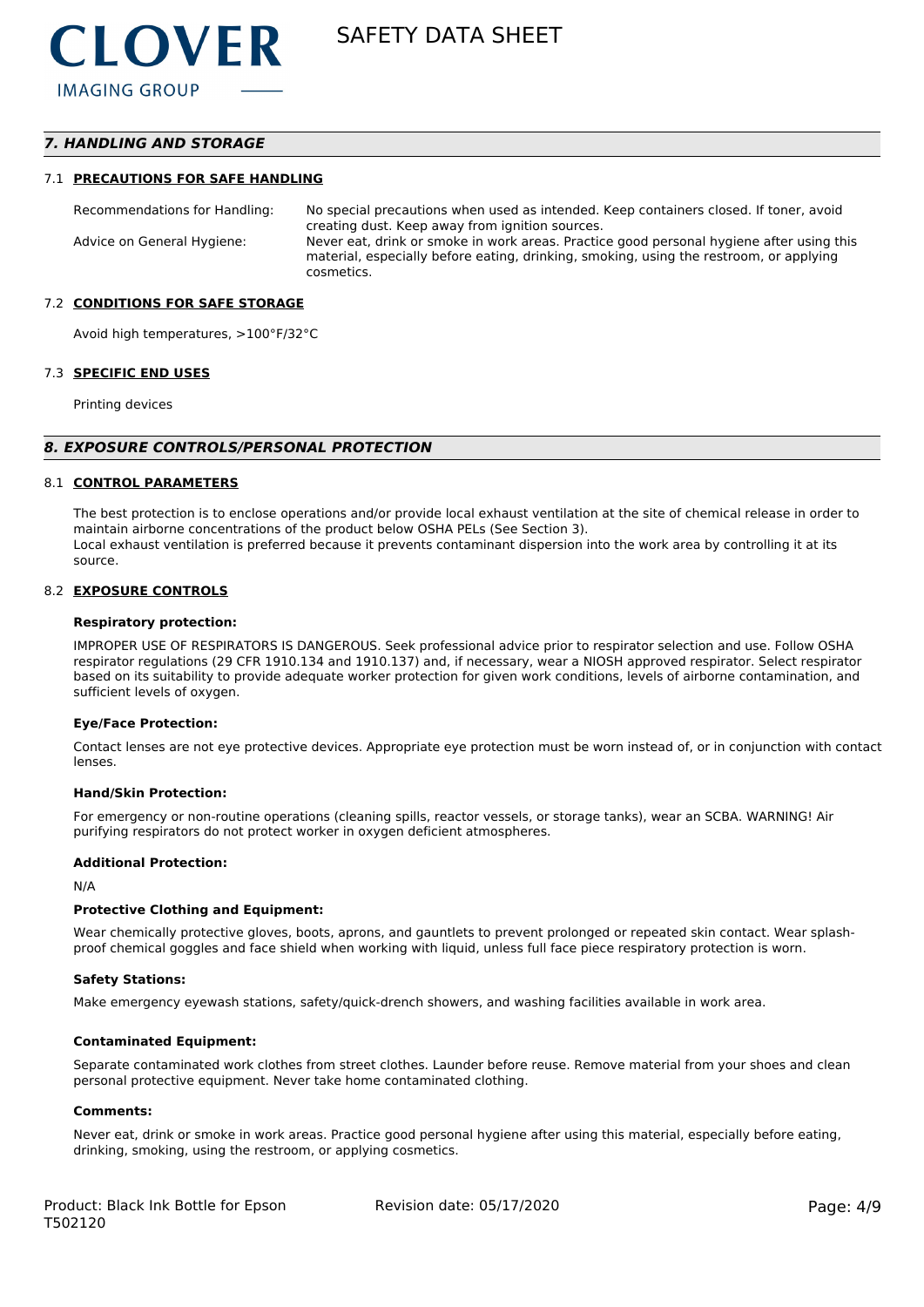# *9. PHYSICAL AND CHEMICAL PROPERTIES*

# 9.1 **DETAIL INFORMATION**

| Physical state:            | APPEARANCE: Black liquid. |
|----------------------------|---------------------------|
| Color:                     | Black                     |
| Odor:                      | Slight                    |
| Odor threshold:            | N/A                       |
|                            |                           |
| Boiling point:             | Not Determined            |
| Melting point:             | Not Determined            |
| Flash point:               | $>100^{\circ}$ C          |
| Explosion limits:          | N/A                       |
| Relative density:          | No data available.        |
| Auto-ignition temperature: | Not determined            |

#### 9.2 **OTHER INFORMATION**

SPECIFIC GRAVITY (H20=1): 1.0-1.1. pH: 7-9.

# *10. CHEMICAL STABILITY AND REACTIVITY*

### 10.1 **Reactivity:**

| <b>Reactivity Hazards:</b><br>Data on Mixture Substances: | None<br>None                                                                                                   |
|-----------------------------------------------------------|----------------------------------------------------------------------------------------------------------------|
| 10.2 Chemical Stability:                                  | The product is stable. Under normal conditions of storage and use, hazardous<br>polymerization will not occur. |
| 10.3 Hazardous Polymerization:                            | Stable under conditions of normal use.                                                                         |
| 10.4 Conditions to Avoid:                                 | Keep away from heat, flame, sparks and other ignition sources.                                                 |
| 10.5 Incompatible Materials:                              | Strong oxidizing materials                                                                                     |
| 10.6 Hazardous Decomposition:                             | Will not occur.                                                                                                |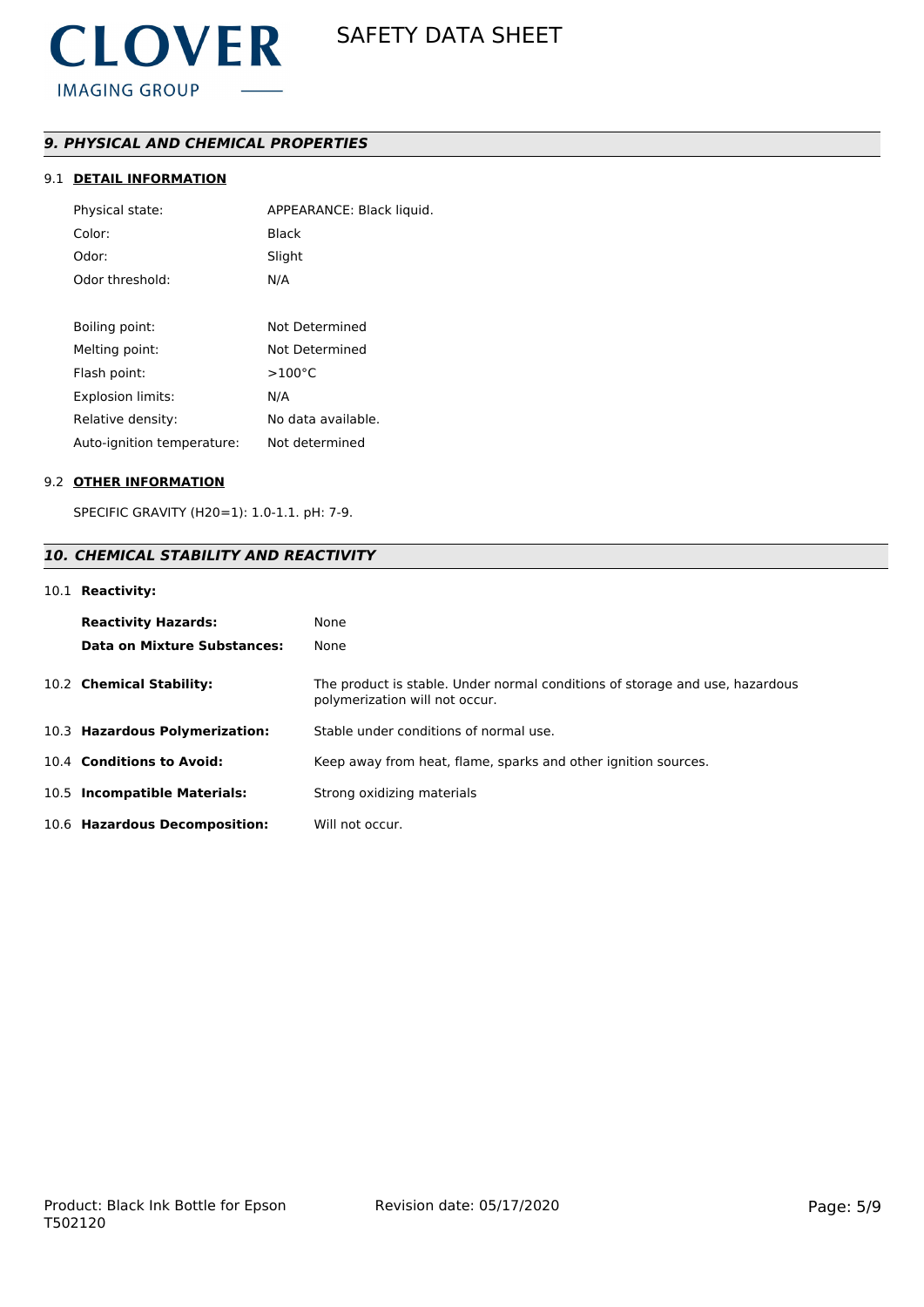

# *11. INFORMATION ON TOXICOLOGICAL EFFECT*

| <b>Mixtures:</b>                   | Water based inkjet ink (Mixture)                                                               |
|------------------------------------|------------------------------------------------------------------------------------------------|
| <b>Acute Toxicity:</b>             | Overexposure may cause mild irritation of eyes. Overexposure of the skin may cause irritation, |
|                                    | redness, burning and skin sensitization. Breathing mist or vapors may cause respiratory tract  |
|                                    | irritation.                                                                                    |
| <b>Skin Corrosion/Irritation:</b>  | Slightly irritating $(P.I.I = 2.0)$ (rabbit)                                                   |
| <b>Serious Eye Damage:</b>         | May cause eye irritation.                                                                      |
| Inhalation:                        | Repetead or prolonged contact may cause respiratory tract irritation.                          |
| <b>Sensitization:</b>              | N/A                                                                                            |
| <b>Mutagenicity:</b>               | Not a suspected mutagen.                                                                       |
| <b>Carcinogenicity:</b>            | No classification regarding to human carcinogenic classification.                              |
| <b>Reproductive Toxicity:</b>      | Not a suspected reproductive toxin.                                                            |
| <b>STOT - Single Exposure:</b>     | No data available.                                                                             |
| <b>STOT - Multiple Exposure:</b>   | No data available.                                                                             |
| Ingestion:                         | Harmful if swallowed. May cause gastrointestinal irritation.                                   |
| <b>Hazard Class Information:</b>   | N/A                                                                                            |
| <b>Mixture on Market Data:</b>     | N/A                                                                                            |
| Symptoms:                          | N/A                                                                                            |
| Delayed/Immediate Effects: N/A     |                                                                                                |
| <b>Test Data on Mixture:</b>       | N/A                                                                                            |
| <b>Not Meeting Classification:</b> | N/A                                                                                            |
| <b>Routes of Exposure:</b>         | Skin absorption, breathing, ingestion, eye contact.                                            |
| <b>Interactive Effects:</b>        | N/A                                                                                            |
| <b>Absence of Specific Data:</b>   | N/A                                                                                            |
| Mixture vs Substance Data: N/A     |                                                                                                |

### *12. ECOLOGICAL INFORMATION*

| 12.1 <b>Eco toxicity:</b>   | Fish: LC50: 75200 mg/L Duration: 96 hrs Method: 92/69/EEC C.1, OECD-Guideline No. 203 |
|-----------------------------|---------------------------------------------------------------------------------------|
| 12.2 Degradability:         | N/A                                                                                   |
|                             | 12.3 Bioaccumulation Potential: Log Pow: -1.98 (Diethylene Glycol)                    |
| 12.4 Mobility in Soil:      | No information available.                                                             |
| 12.5 PBT & vPvB Assessment: | Not a PBT or vPvB substance                                                           |
| 12.6 Other Adverse Effects: | N/A                                                                                   |

# *13. DISPOSAL CONSIDERATIONS*

#### **Disposal Information:**

 Dispose of product in accordance with local authority regulations. Empty container retains product residue.

#### **Physical/Chemical Properties that affect Treatment:**

Symbol: This product is not classified as dangerous

Risk Phrases: This product is not classified according to the federal, state and local environmental regulations.

#### **Waste Treatment Information:**

If toner, do not shred toner cartridge, unless dust-explosion prevention measures are taken. Finely dispersed particles may form explosive mixtures in air. Dispose of in compliance with federal, state, and local regulations.

#### **Personal Protection Required:**

N/A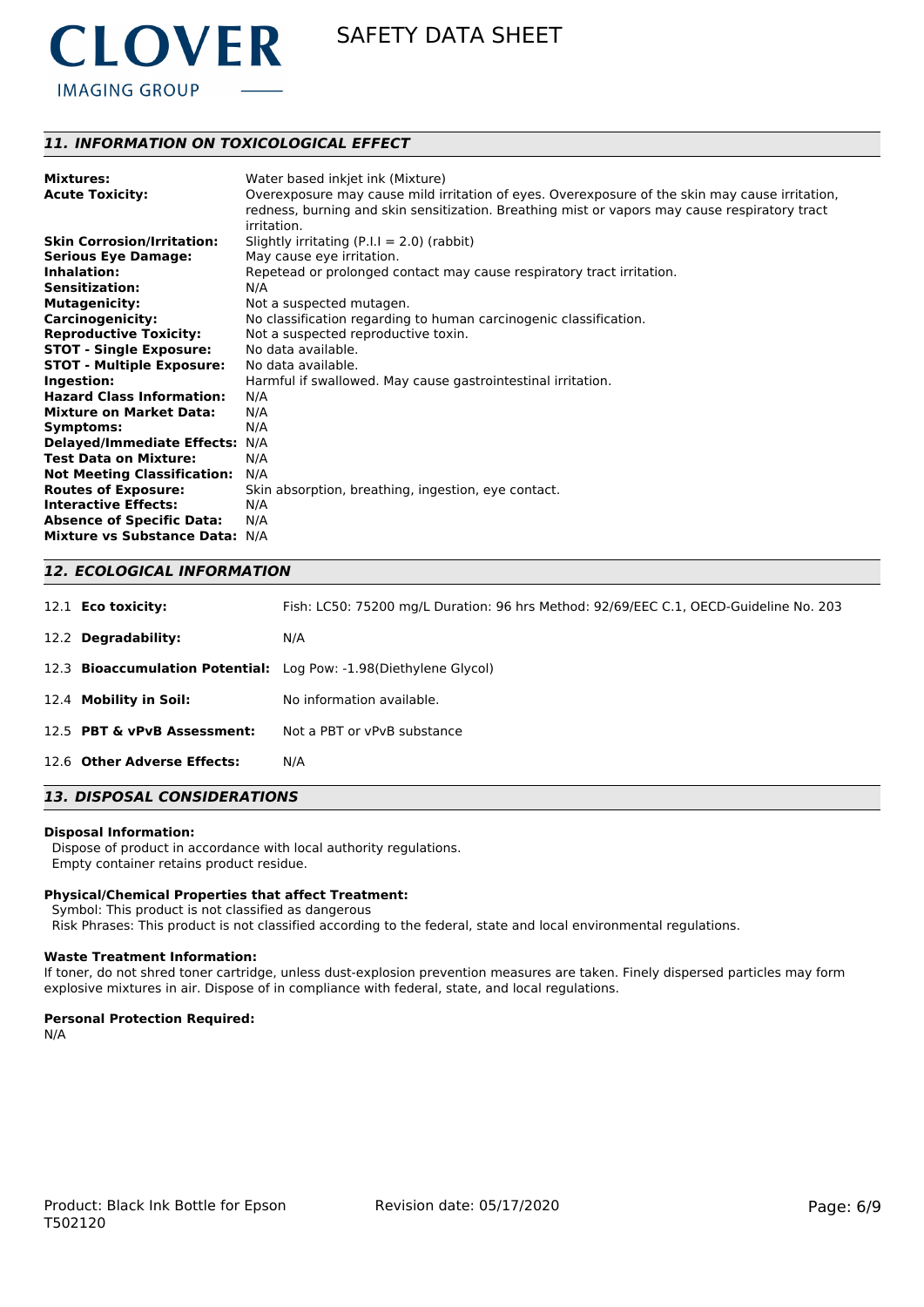

|--|

| 14.1 <b>ID Number:</b>      | Not regulated under United States DOT Domestic Surface, USA, ICAO/IATA AIR, IMO/IMDG<br>OCEAN, ADR, or RID |
|-----------------------------|------------------------------------------------------------------------------------------------------------|
| 14.2 Shipping Name:         | N/A                                                                                                        |
| 14.3 Hazard Class:          | HMIS Rating: Health = 1 Flamability = 1 Instability = 0                                                    |
| 14.4 Packing Group:         | N/A                                                                                                        |
| 14.5 Environmental Hazards: | N/A                                                                                                        |
| 14.6 User Precautions:      | N/A                                                                                                        |
| 14.7 Bulk Transport:        | N/A                                                                                                        |

# *15. REGULATORY INFORMATION*

### 15.1 **Regulatory Information:** N/A

**EPA Regulatory Information:** N/A

**CERCLA Reportable Quantity:** N/A

# 15.2 **Superfund Information:**

# **Hazard Categories:**

**Immediate:** N/A

**Delayed:** N/A

**Fire:** NFPA Rating: Health  $= 1$  Fire  $= 1$  Reactivity  $= 0$ 

**Pressure:** N/A

**Reactivity:** N/A

# **Section 302 - Extremely Hazardous:** N/A

**Section 311 - Hazardous:** N/A

15.3 **State Regulations:** CALIFORNIA PROPOSITION 65 INFORMATION: This product contains no California Proposition 65 regulated chemicals.

15.4 **Other Regulatory Information:** N/A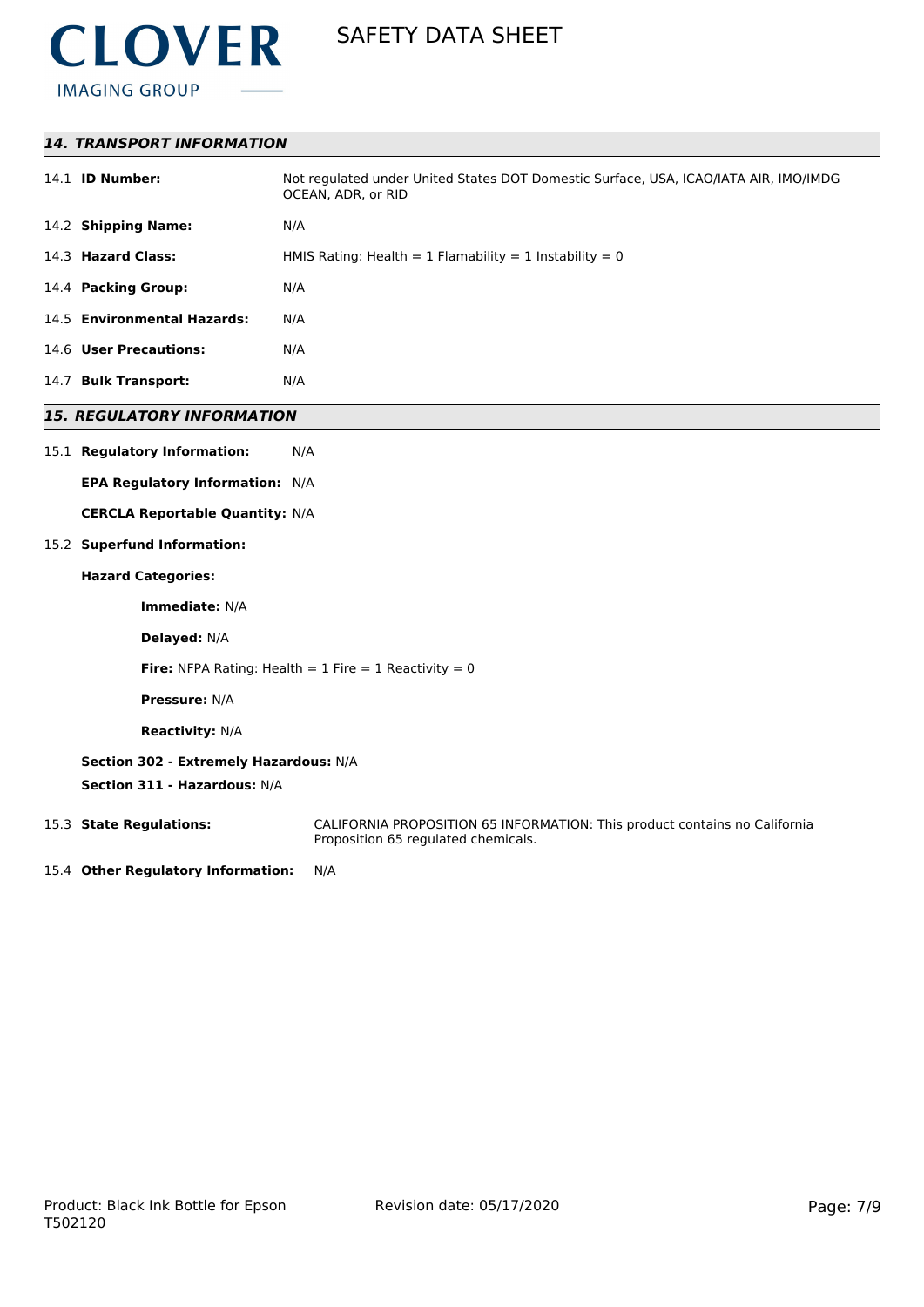

# *16. OTHER INFORMATION*

| <b>General Comments:</b>          | This information is based on our current knowledge. It should not therefore be construed as<br>guaranteeing specific properties of the products as described or their suitability for a particular<br>application |
|-----------------------------------|-------------------------------------------------------------------------------------------------------------------------------------------------------------------------------------------------------------------|
| <b>Creation Date of this SDS:</b> | 06/16/2021                                                                                                                                                                                                        |